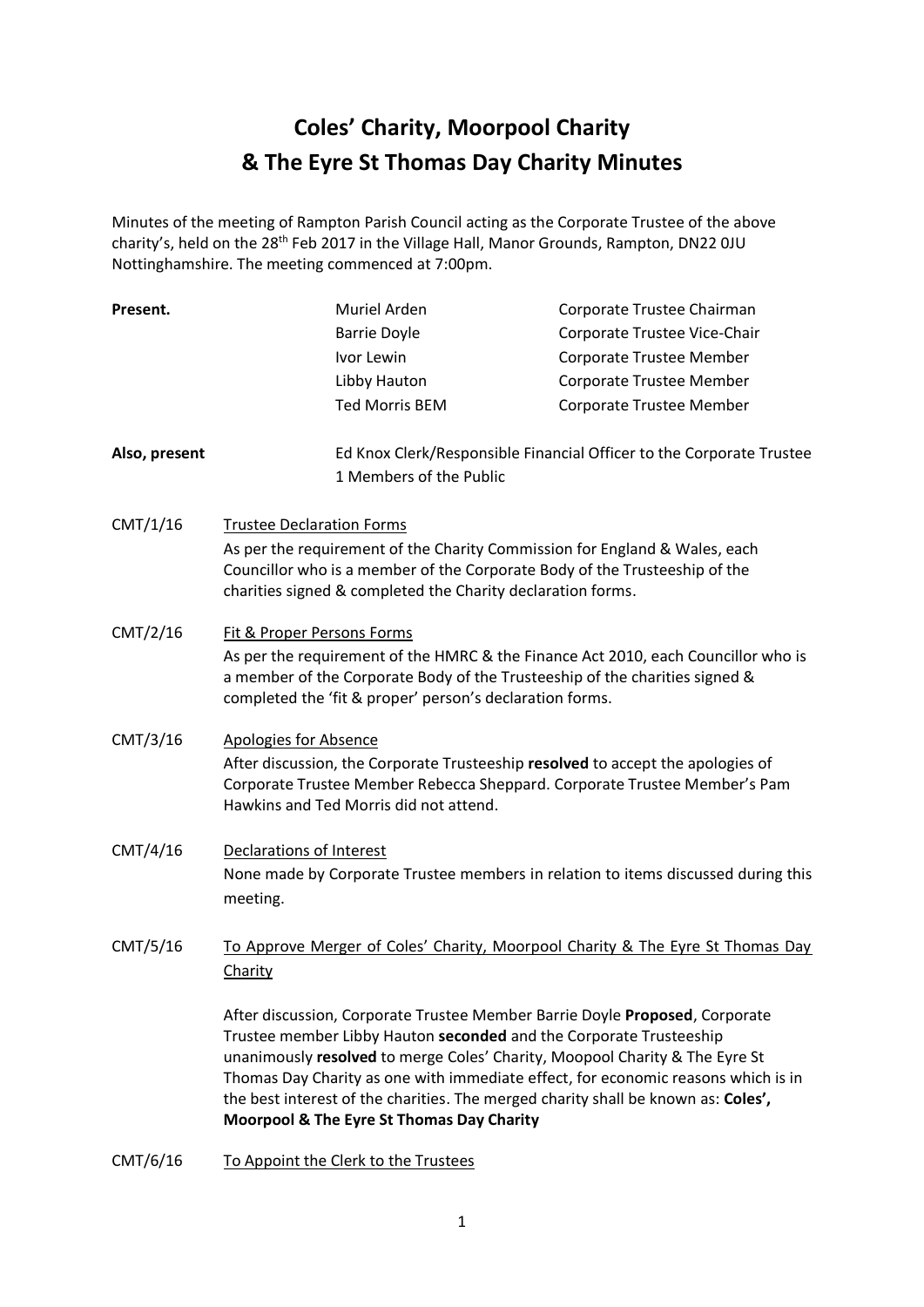After discussion, Corporate Trustee Member Ivor Lewin **Proposed**, Corporate Trustee member Barrie Doyle **seconded** and the Corporate Trusteeship unanimously **resolved** to appoint Ed Knox as Clerk to the Trustees. Clerk, Ed Knox signed a 'fit & proper' person's declaration form.

#### CMT/7/16 To Approve Internet Banking Accounts for the Charity

A new savings and deposit bank account is required for the charity. After discussion, Corporate Trustee Member Libby Hauton **Proposed**, Corporate Trustee member Ivor Lewin **seconded** and the Corporate Trusteeship unanimously **resolved** that: **1)** - The clerk shall proceed to set up internet banking current and deposit accounts with Santander for the charity. **2)** That Trustee Chairman Muriel Arden, Vice-Trustee Chairman Barrie Doyle and Clerk/RFO to the trustees (who is the Treasurer/Secretary) Ed Knox, are the three initial signatories on the accounts. **3)** That once accounts are set up, the Clerk is to arrange to transfer the balances from the various old NatWest and Building Society charity accounts to the new Santander Accounts, close the old accounts and notify CCLA of the new Bank Account information to pay the six-monthly dividend into. **4)** That the Corporate Trusteeship may add additional signatories to this account in due course. **Action** Clerk, Ed Knox.

# CMT/8/16 To Co-opt Additional Trustees and Completion of Co-opted Trustee Declaration/Fit and Proper Forms

The Charity Commission recommend that the number of trustees for a charity number between 3 and 10 people. The Corporate Body of the Parish Council includes 7 people; therefore, the Corporate Trusteeship felt it was worthwhile considering up to 3 additional co-opted members. These members ideally will be people who are connected to the Civil Parish of Rampton through residence, occupation or employment, voluntary work, or otherwise has special knowledge or a special connection to the Civil Parish of Rampton. The Corporate Trusteeship felt that it will be prudent to consider applications for co-opted trustees from people who maybe in a position to help identify people who are 'in need'. For example, this may include, but is not limited to a member of the Parochial Church Council of the Parish of All Saints or a member of the Diocese of Southwell, Woodbeck Residents Association, Rampton Village Hall Committee, Rampton Primary School Board of Governors or Staff members etc.

Corporate Trustee Chairman, Muriel Arden invited the member of public present to speak. Felicity Ferriter then spoke and the Corporate Trusteeship listened to and welcomed Felicity's views on the charity and co-option of potential additional trustees.

After discussion, Corporate Trustee Member Barrie Doyle **Proposed**, Corporate Trustee member Muriel Arden **seconded** and the Corporate Trusteeship unanimously **resolved**: (i) There shall be up to three additional Co-opted Trustees to make the full Trusteeship of 10 members. (ii) That Co-opted Trustee Member Felicity Ferriter be co-opted as a trustee with immediate effect. (iii) Felicity will approach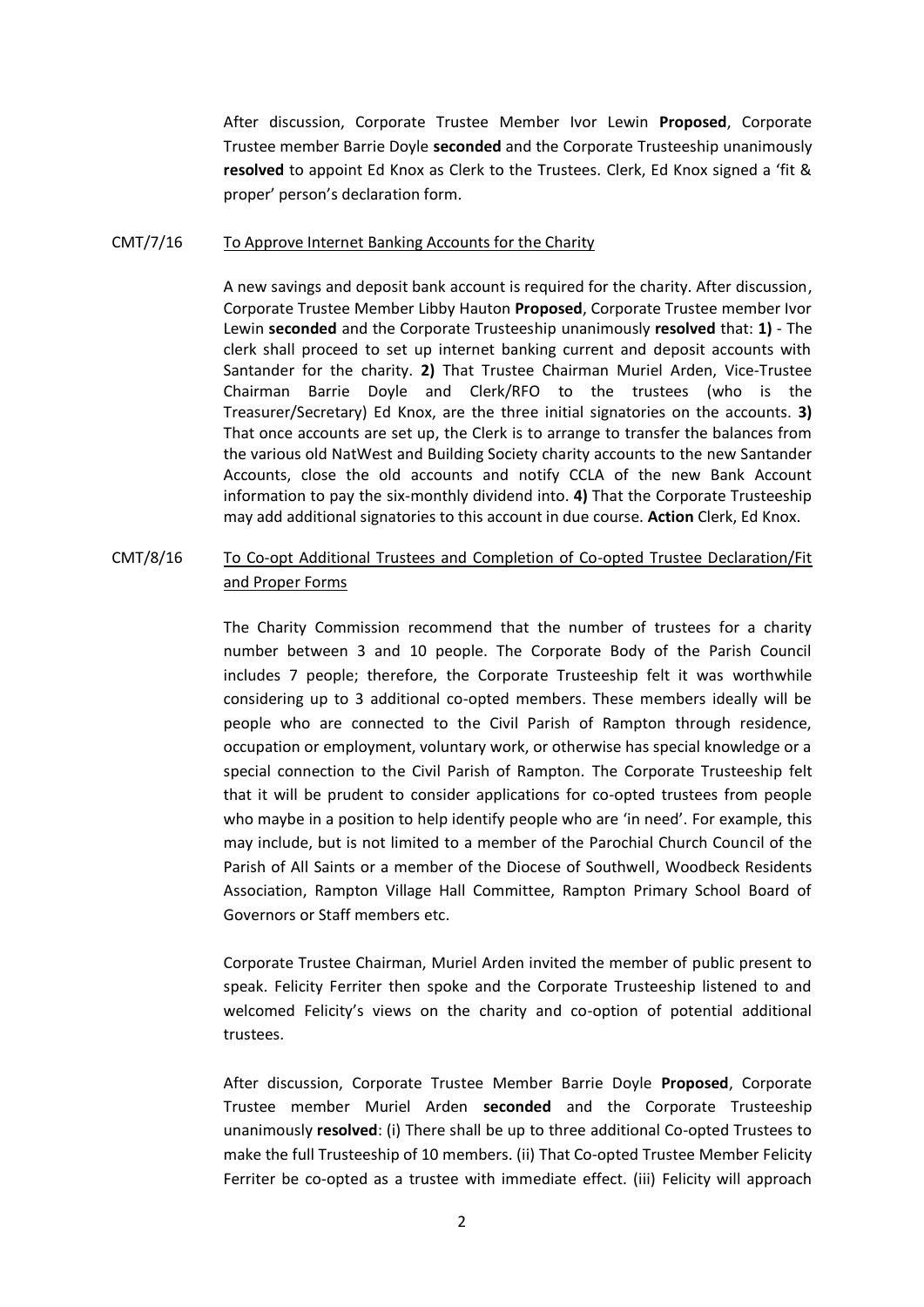the 'family care group' to see if they will express an interest of nominating a potential co-opted trustee. (iv) That co-opted Trustee Member Felicity Ferriter shall approach the PCC to see if they will express an interest of nominating a potential coopted trustee. **Action** Co-opted Corporate Trustee Member, Felicity Ferriter.

The Co-opted Trustee Member Felicity Ferriter signed the Charity declaration form and completed and signed the 'fit and proper' person's declaration form. Felicity shall act as a 'church' representative for the time being. Should a PCC member or Diocese of Southwell member wish to become a Co-opted Trustee, if and when this occurs, Felicity will continue in her role as Co-opted Trustee but as an individual rather than church representative.

After further discussion, the trusteeship **resolved** that (i) Co-opted Trustee Member Felicity Ferriter shall visit Helen Slattery as soon as conveniently possible to collect **all** documents, papers, files and banking documents to pass onto the Clerk to the Trustees, Ed Knox, who requires these to be able to finalise the Charity Constitution Document, close the old bank accounts and enable the opening of the new bank account. The insurer also requires the address, location and size details of all the charity fields.

CMT/9/16 To Adopt a Charity Constitution Governing Document Clerk, Ed Knox circulated a draft Constitution, which is a requirement for a charity. It is also necessary to adopt the constitution to allow for the creation of a new charity bank account and insurance cover. After discussion, the Trusteeship members unanimously **resolved** to adopt the Constitution with immediate effect.

# CMT/10/16 To Arrange Insurance Cover

Clerk, Ed Knox advised it is a legal **requirement** for the Trusteeship to obtain insurance to cover for the charity:

- Employers' Liability (min of £5Million) to cover:
	- i. Volunteers
	- ii. Trustees/Trusteeship Members
	- iii. Officers/Employees
- Public Liability (because the Charity owns Land)

It is also a **recommendation** to consider the following types of insurance:

- Trustee Liability Insurance
- Professional Indemnity Insurance

Clerk Ed Knox has obtained a quote and advice from Came & Company, the Insurer for Charities and Local Authorities. Had the three charities remained separate, each would require a separate insurance policy costing £160. The merged charity would cost £289 for an insurance policy via Came & Company. The Parish Council currently hold the following Charity Funds in its accounts:

- Moorpool Charity Field Rent 2015-16 £55.20
- Coles' Charity Field Rent 2015-16 **£90.00**
- Moorpool Charity Field Rent 2016-17 £55.20
- Coles' Charity Field Rent 2016-17 190.00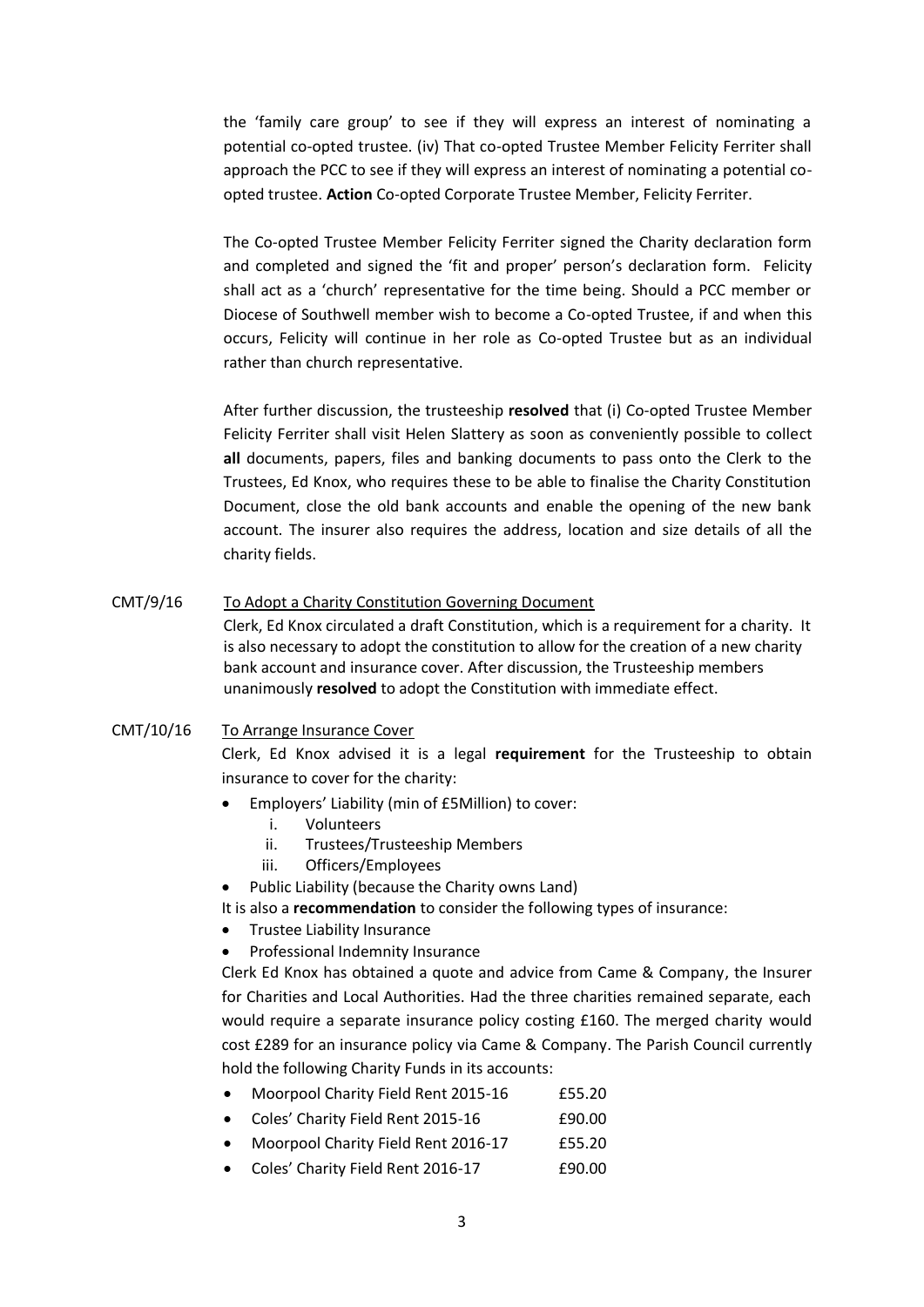### **Total £290.40**

Clerk, Ed Knox advised he had shopped around for alternative comparable quotes covering the following:

- Public Liability £5million
- Employers' & Volunteers Liability £10million
- Trustees Liability £250,000
- Professional Indemnity £500,000

The cheapest like for like cover is with Policy Bee LLP at £140.25. After discussion, Corporate Trustee Member Libby Hauton **Proposed**, Corporate Trustee member Barrie Doyle **seconded** and the Corporate Trusteeship unanimously **resolved** that Clerk, Ed Knox is to take out the Policy Bee LLP Insurance Policy ASAP and use the £140.25 from the £290.40 Charity money currently held by the Parish Council to pay for this. **Action** Clerk, Ed Knox.

# CMT/11/16 Finance:

| 1. To Approve Payments: |                                |         |
|-------------------------|--------------------------------|---------|
| Payee                   | Item                           | Amount  |
| Policy Bee LLP          | <b>Charity Insurance Cover</b> | £140.25 |
| <b>Total Payments</b>   |                                | £140.25 |
|                         |                                |         |

2. Receipts:

Receipts Received this month:

| From                  | <u>Item</u> | Amount |
|-----------------------|-------------|--------|
| None                  |             |        |
| <b>Total Receipts</b> |             | £0.00  |

# 3. Bank Balances

The Following Balances are a couple of months old because the latest statements are still being sent to former trustee Jeff Rickell's home as Correspondence Address and Helen Slattery has the St Thomas Day bank Book.

| Coles' Charity Bank Current Account                                                 | £3,983.88  |
|-------------------------------------------------------------------------------------|------------|
| Coles' Charity CCLA* Charity Fund Investment Shares                                 | £5,026.79  |
| Moorpool Charity Bank Deposit Account                                               | £1,565.41  |
| Moorpool Charity Bank Current Account                                               | £294.80    |
| The Eyre St Thomas Day Charity Building Society Account                             | £3,599.98  |
| Total Cash at Bank                                                                  | £9,444.07  |
| Total Shares                                                                        | £5,026.79  |
| <b>Grant Total</b>                                                                  | £14,470.86 |
| *CCLA - (Churches, Charities and Local Authorities) manage investment funds for the |            |

\*CCLA - (Churches, Charities and Local Authorities) manage investment funds for the public sector. CCLA information: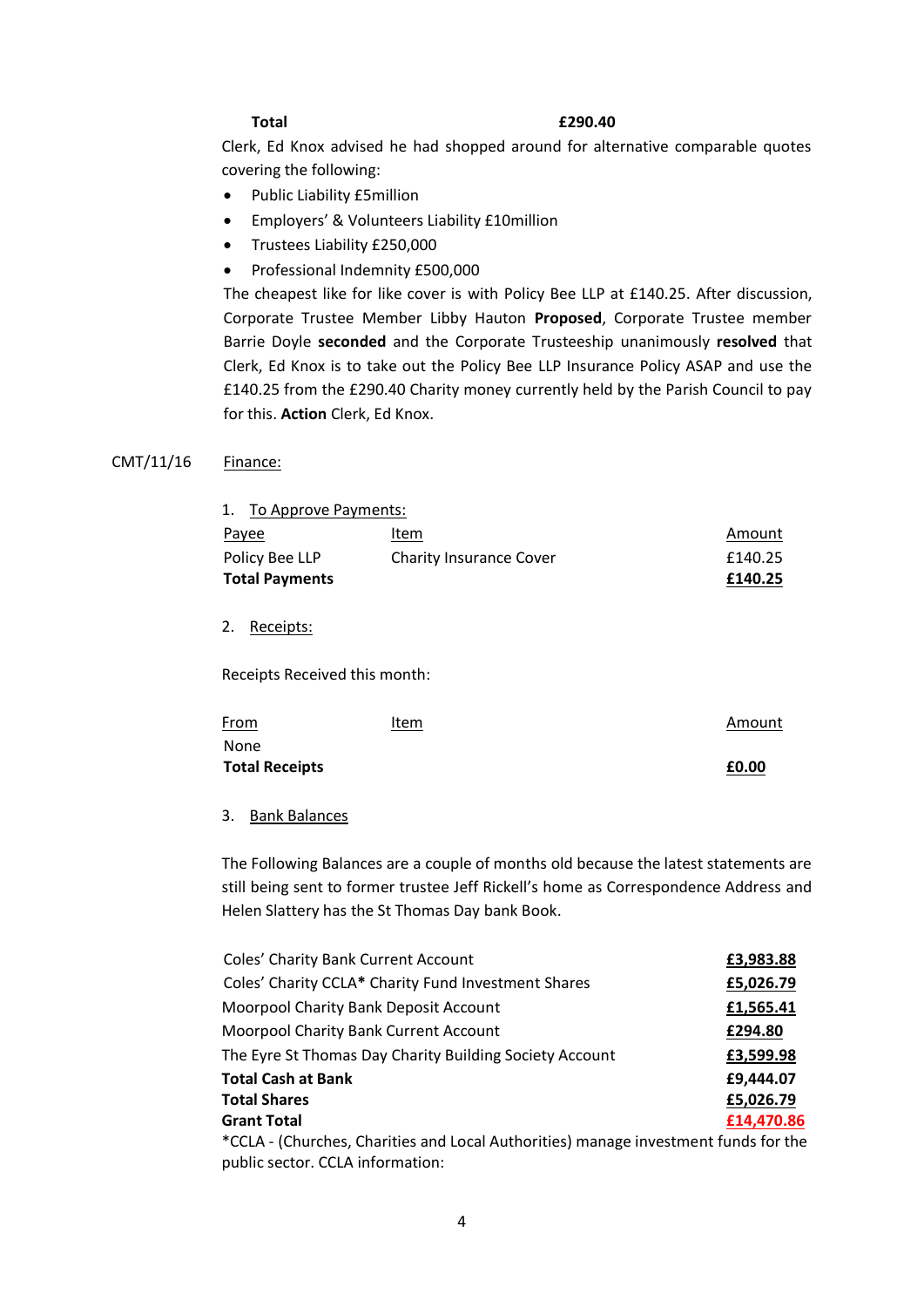- They are a fund manager which specialises in the Churches, Charities and Local Authorities sectors.
- They hold funds of £6.8 billion on behalf of some 35,000 clients.
- The clients range from very small to very large e.g. small parish councils to Unitary Authorities.
- 60% of CCLA is owned by the Central Board of Finance of the Church of England Investment Fund. 25% by COIF (the Charities Investment Fund) and 15% by LAMIT (Local Authorities Mutual Investment Trust).
- They do not have personal or commercial clients.
- CCLA has operated cash funds for churches since 1958 and charities since 1982.
- CCLA provide two funds for local authorities to invest in:
	- i. property fund
	- ii. cash fund

The CCLA fund for Coles' charity was set up in 1973 following the sale of a field to the south of Rampton for £500. The proceeds of which were invested with CCLA to produce a small income for the charity, currently dividends of approximately £45.00 every six months paid to the Coles' Charity Current Account.

# CMT/12/16 Any Other Charity Business

The trusteeship discussed the potential future ideas for the charity including:

- Frequency of meetings
- Maximising of income, (i)the need to assess the lands for their true rental value and the potential idea to review the rents and tenancy agreements where necessary. (ii) Potential investment of funds via the most suitable sources, CCLA, Danum Finance, savings accounts etc. (iii) Future land rental of the Moorpool field following the Landswop, solar farms etc.
- Co-opted Trustee Member Felicity Ferriter expressed an interest in carrying out further research to expand on the written history of the local charities of Rampton. That Felicity shall work with Ed to put something together, which in time, may be suitable for including on the large parish noticeboard which has been talked about for Pinder Park.

# CMT/13/16 Date/time of next meeting

After discussion, the trusteeship decided that meetings shall be called as and when required. It is not envisaged to need many meetings per year, perhaps 2 meetings, in addition to the Annual Parish Meeting. Normal Charity meetings will mainly be to discuss any applicant's requests for assistance. Future meetings may be small meetings held on the same night as a Parish Council meeting, but before and **separate** from the Parish Council meeting.

Next Meeting to be called as and when required by the Clerk or Trustees.

# CMT/14/16 Closure of Meeting

There being no further business, the Chairman thanked everyone for their contributions and closed the meeting at 7:54 PM.